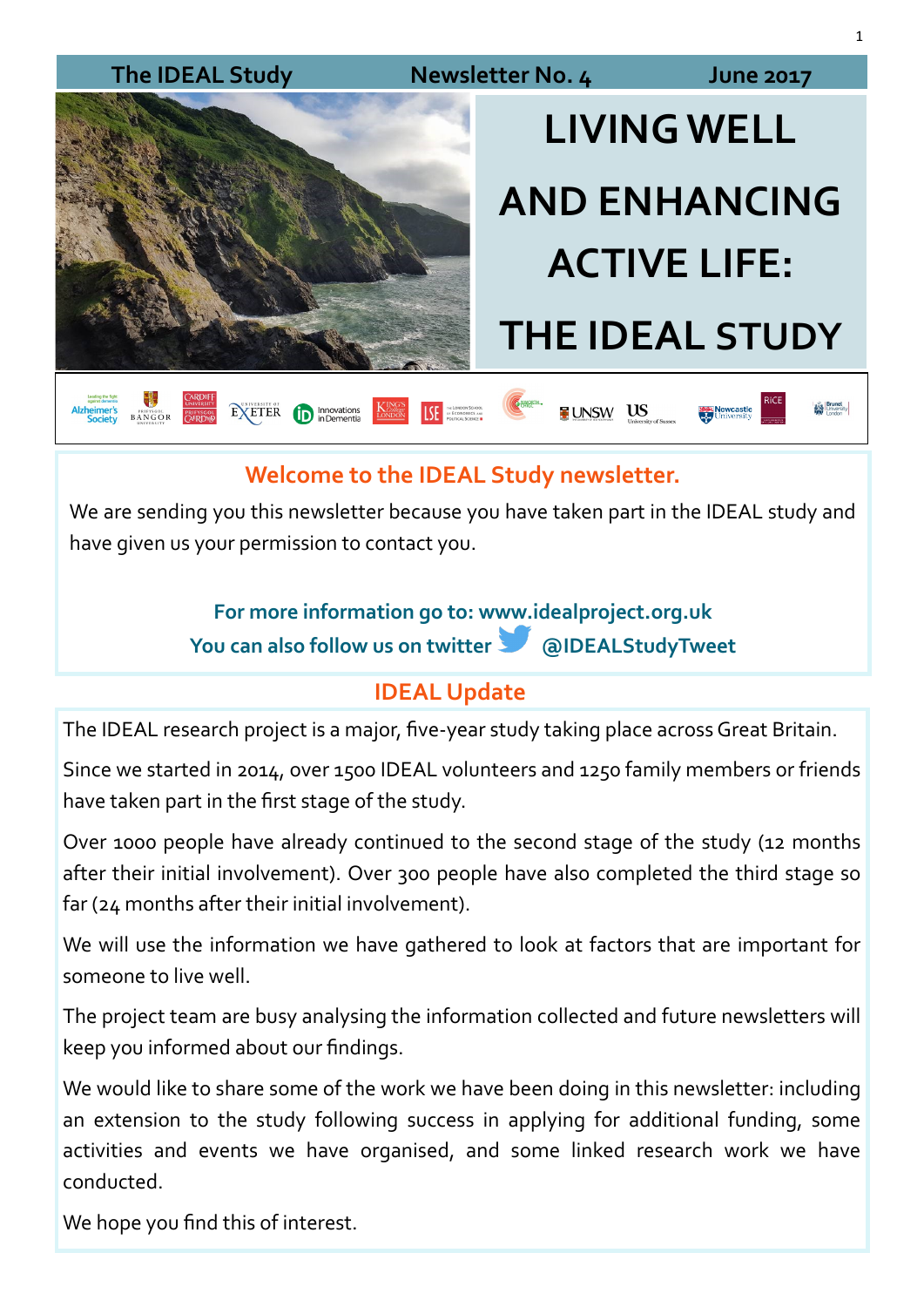### **The IDEAL Study Newsletter No. 4 June 2017**

## **IDEAL Study Receives Funding to Continue**

We are delighted to tell you that we have been awarded an Alzheimer's Society programme grant to continue the IDEAL study.

The new study will be called 'IDEAL-2' and we will be an 'Alzheimer's Society Centre of Excellence.' It will start on  $1<sup>st</sup>$  January 2018 and last for 5 years. We will provide you with more information about IDEAL-2 closer to the start date.

On behalf of the IDEAL study team pictured we would all like to say a big thank you to the volunteers that have made IDEAL possible.We hope you will take this opportunity to continue your valuable input into the project with the new study IDEAL-2.

#### **Living Well with Dementia : A Review**

A key aim of the IDEAL project is to find out what enables an individual to achieve a good quality of life while living with dementia.

To make sure we do this as comprehensively as possible IDEAL researchers carried out a review of previous research in this area. The review draws together information from 213 studies from all over the world. It looks at which aspects of everyday life most strongly relate to the quality of life of people living with dementia.

As you might expect, many different factors are important for a good quality of life.

In particular, the review highlighted the importance of having good relationships with family and friends, feeling healthy, and not feeling anxious or depressed. Going out with family and friends, and carrying out everyday tasks (such as shopping, household tasks and engaging in skilled activities) are also important.

Once published this review will contribute to our understanding of factors that shape quality of life and direct our focus the IDEAL study results.

#### **Recent Activities**

As a project team we have been busy presenting findings from our review and interview work at conferences and events including:

- The British Psychological Society Conference
- The British Society of Gerontology Conference
- Devon Partnership Trust Research Conference
- Bangor Emerging Researchers in Aging Event
- National Assembly for Wales
- Bristol Dementia Service Development Day
- South West Church Leaders Dementia Study Day

In addition to these activities, IDEAL researchers ran a number of events for Dementia Awareness Week 2017 in London and Cardiff.



2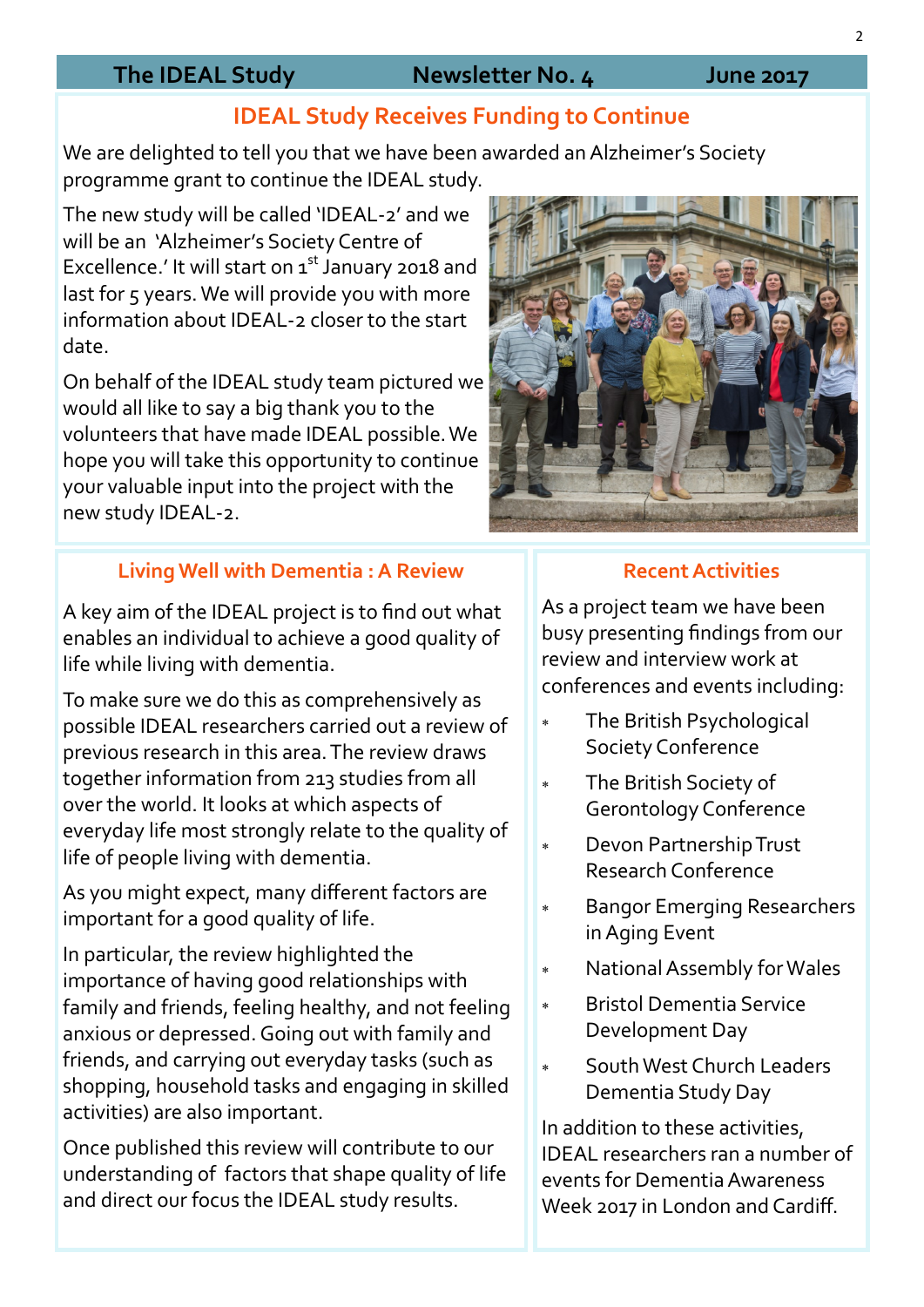# **The Power of Sharing Experiences: IDEAL Interviews**

Before embarking on detailed interviews with a number of the IDEAL study volunteers , Dr Alex Hillman has trialled her interview approach with a small group of people with dementia and a family member or friend.

Unlike the structured questionnaires used in the main IDEAL study, these interviews are more like a guided conversation and allow people to describe their experience of living with dementia in their own terms. As well as informing our approach to future interviews, these test interviews have provided interesting insights in their own right.

### **Benefits for the individual...**

The interviews highlighted the significance and implications of sharing stories about what it is like to live with dementia.

One man described his experience of telling his story to his local church congregation:

*'[I was] asked to speak to the congregation about living well with dementia because there were people in the audience, he [the vicar] felt, who would benefit from hearing it. And that was good, that was worthwhile.'*

Organising and sharing our personal stories provides a way of making sense of any changes.

Acknowledging symptoms of dementia can be challenging for an individual, but may also be beneficial by enabling an individual to hold on to the important aspects of what makes them who they are.

### **Benefits for others...**

Stories also play an important role beyond the individual story teller. Sharing and retelling stories about what it is like to live with dementia is an important way of challenging misperceptions and prevalent stigma surrounding a dementia diagnosis.

This power of telling stories was recognised by the participants themselves, like Jane (not her real name) who told us:

*'I do it (telling her story) because I want people to understand'.* 

### **Informing future support...**

The test interviews showed much diversity in the experiences of those with a diagnosis of dementia, but also highlighted shared and connected experiences.

These stories can create, enable and facilitate a more informed approach to living alongside people with dementia and provide guidance on the kinds of services and support that might enable individuals to live well with a diagnosis.

Now the test interviews have been completed, 20 IDEAL study volunteers will be invited to take part in the actual interviews in the coming months.